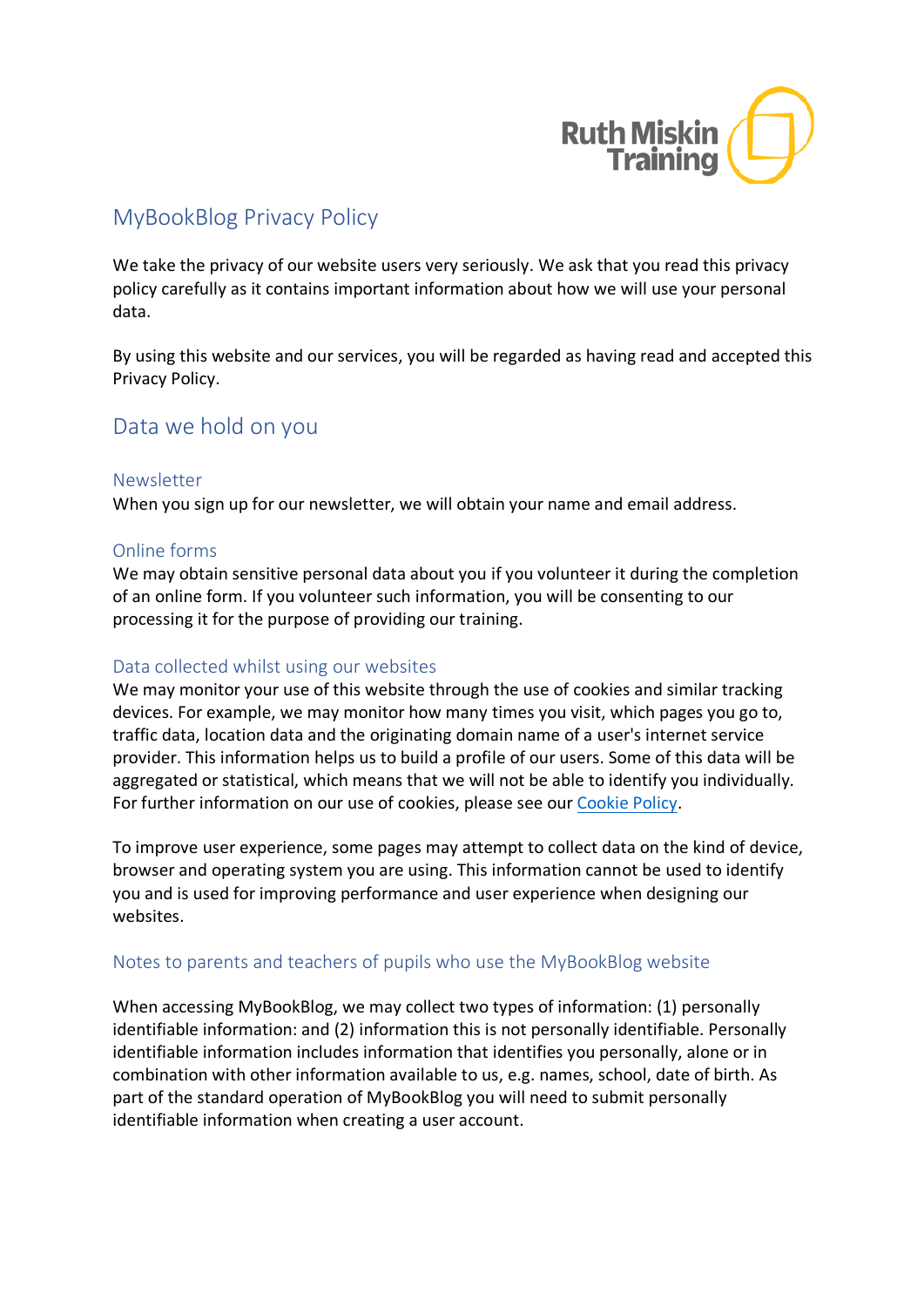We will collect non-personal information from you, including browser type, operating system, and IP address from where you access the site. We will also collect written information stored as part of the use of the services e.g. blogs, reviews and polls. We may also collect information about your browsing behaviour for example when you log in and how often and which pages you might visit whilst browsing – this is to inform us on development tasks.

### Why we ask for personal data from school staff

We will use your personal data for a number of purposes. These purposes include:

- to help us identify you and any accounts you hold with us
- administration
- research, statistical analysis and behavioural analysis
- marketing—see 'Marketing and Opting Out', below
- fraud prevention and detection
- billing and order fulfilment
- customising this website and its content to your particular preferences
- to notify you of any changes to this website or to our services that may affect you
- improving our services

### Why we ask for personal data from MyBookBlog users

We ask for this data in order to:

- Communicate with you regarding MyBookBlog
- Provide you with customised content
- Administer the website, monitor its uses and diagnose problems
- Remember you when you return to the website, so that you don't have to resubmit details and preferences
- Conduct research to improve our website and services
- Protect the security and integrity of our services
- Parent email addresses, for sending progress updates to parents

## Links

Some of our site contains links to third party websites that are not subject to this Privacy Policy. We recommend you read the privacy policy of any websites you visit.

# Marketing and Opting Out

If you have given permission, we may contact you by email, phone or mail about products, training, special offers, and promotions that may be of interest to you. If you prefer not to receive any direct marketing communications from us, you can opt out at any time. See 'Your Rights', below for further information.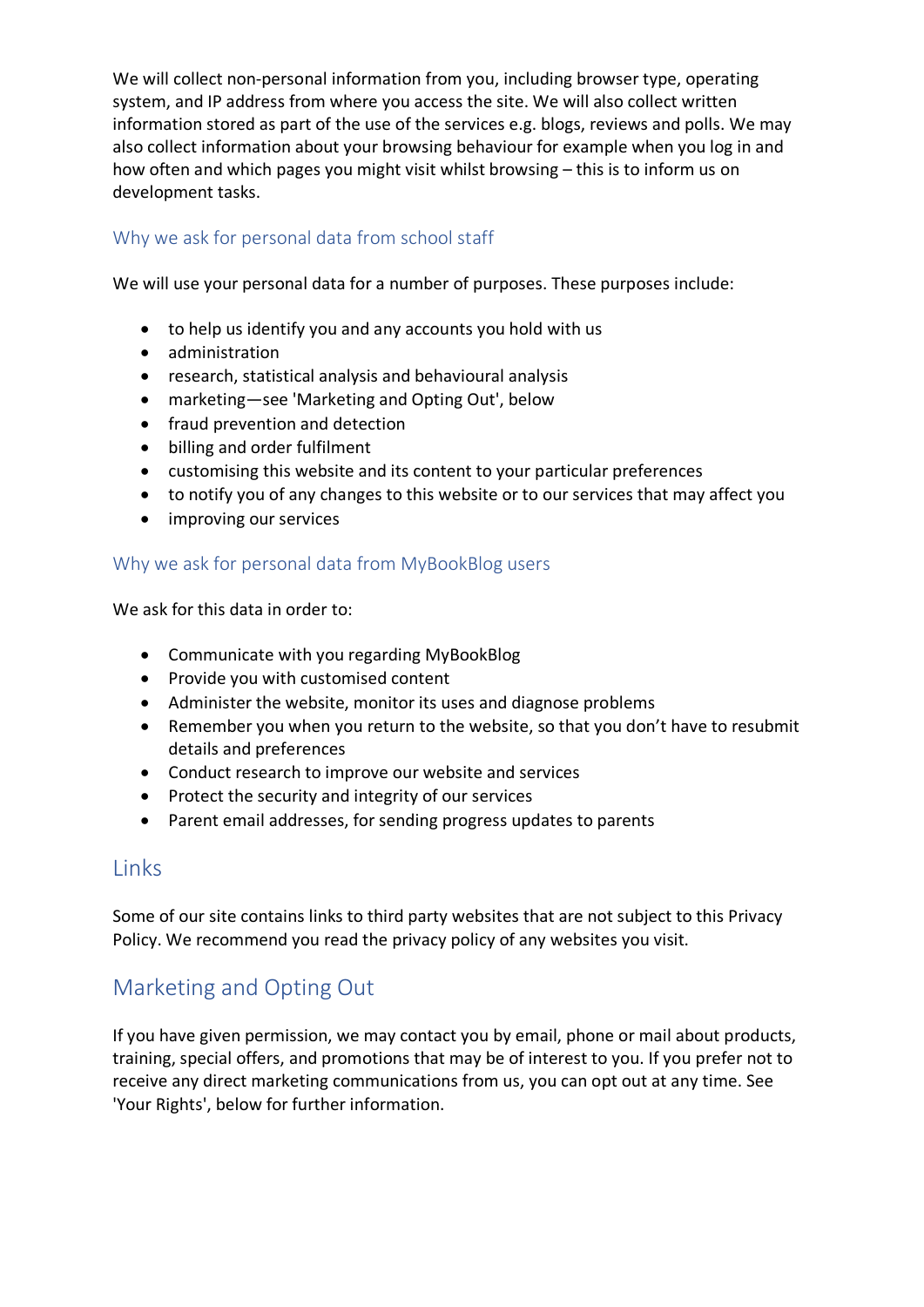# Disclosure of your Personal Data

We may disclose your personal data to:

- our agents and service providers, including our third-party invoicing company
- law enforcement agencies in connection with any investigation to help prevent unlawful activity

# Keeping your Data Secure

We will use technical and organisational measures to safeguard your personal data, for example:

- access to your account is controlled by a password and user name that are unique to you
- we store your personal data on secure servers located in the UK
- all data is encrypted using SSL technology (typically you will see a lock icon or green address bar, or both, in your browser when we use this technology)

While we will use all reasonable efforts to safeguard your personal data, you acknowledge that the use of the internet is not entirely secure and for this reason we cannot guarantee the security or integrity of any personal data that is transferred from you or to you via the internet.

# Information about other Individuals

If you give us information on behalf of someone else, you confirm that the other person has appointed you to act on his/her behalf and has agreed that you can:

- give consent on his/her behalf to the processing of his/her personal data
- receive on his/her behalf any data protection notices
- give consent to the transfer of his/her personal data abroad
- give consent to the processing of information regarding his/her dietary requirements

## Your Rights

You have the right to request access to personal data that we may process about you. If you wish to exercise this right, you should:

- put your request in writing
- include proof of your identity and address (e.g. a copy of your driving licence or passport, and a recent utility or credit card bill)
- specify the personal data you want access to, including any account or reference numbers where applicable
- There is no charge for this. However, if we deem your requests to be too frequent we may charge a small fee for this (currently £10)